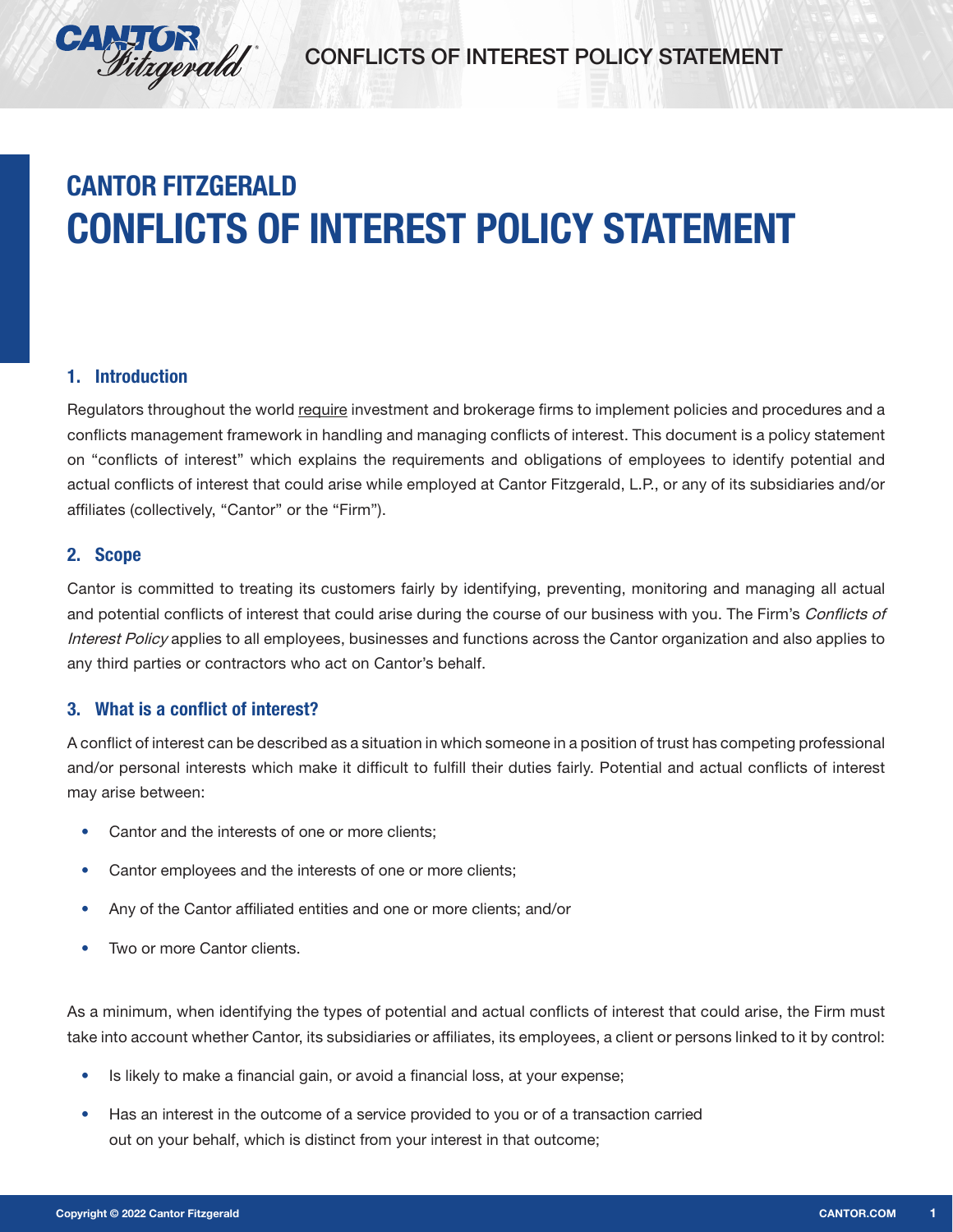

- **•** Has a financial or other incentive to favor the interests of another client or group of clients over your interests;
- **•** Carries on the same business as you do; or
- **•** Receives or will receive from a person other than yourself an inducement in relation to a service provided to you, in the form of either a monetary or non-monetary benefit or service.

#### 4. Identifying conflicts of Interest

Cantor requires all employees to notify the Compliance Department if they suspect a conflict of interest may arise or has arisen during the course of transacting business with you. Employees are aware of the types of conflicts of interest that may arise and are required to be vigilant as to where and when new conflicts of interest may occur. In addition, the Firm has a number of procedures in place which are designed to facilitate the identification of conflicts of interest.

#### 5. Managing conflicts of Interest

Applicable securities laws, rules and regulations ("Regulations") require that conflicts of interest are managed where possible by administrative and organizational measures rather than by means of a disclosure of the conflict to the relevant parties. The Firm has put in place arrangements to manage specific types of conflicts of interest including those arising in the following areas described below.

#### Corporate Finance

The Corporate Finance Department ("Corporate Finance") is in possession of sensitive inside and confidential information ("material information") about actual and potential corporate clients and their proposed transactions. A conflict of interest would arise if this information were to be made generally available to the public side of the business (e.g., to the Firm's market makers or traders). To prevent this, the Firm has implemented information barriers on employees working in Corporate Finance, thereby, restricting the flow of material information being disseminated from Corporate Finance to the public side of Cantor's business.

#### Research

Potential conflicts of interest could arise in connection with the Firm's research activities:

- Due to pressure from subject companies to make content more positive or less negative;
- **•** Cantor dealing ahead of research; and
- **•** The selective distribution of research to preferred clients.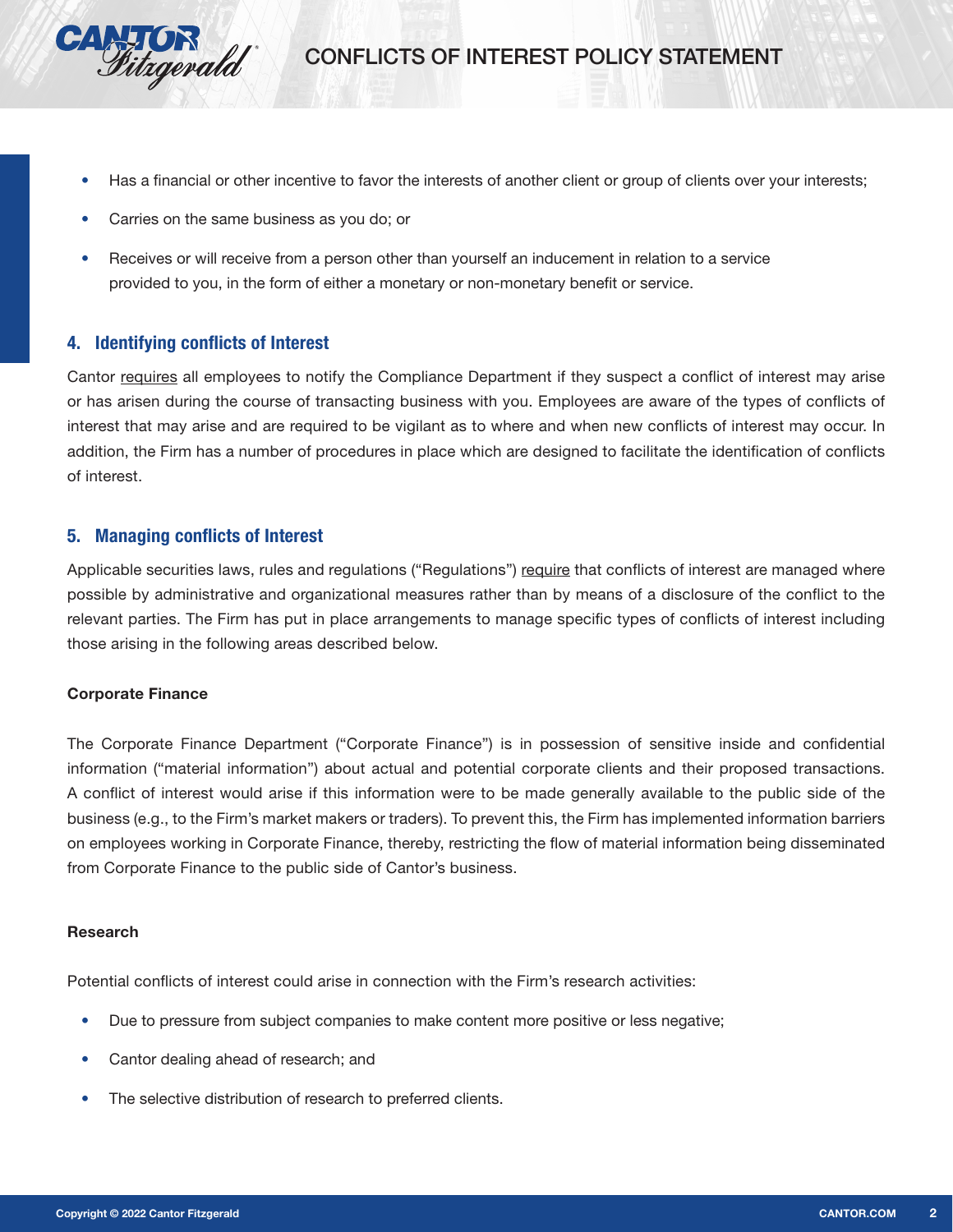

With regard to research content, the Firm has put in place internal review processes and any draft research provided to issuers for review should not include any recommendations or price targets. Dealing ahead of research is strictly prohibited by the Firm's procedures and is subject to monitoring by the Compliance Department. The research distribution process and other controls should prevent the selective distribution of research.

#### Remuneration

Remuneration arrangements could influence employees to act against your interests. In order to address this risk, the Firm's remuneration framework is structured in a manner that encourages behavior which is in the best interests of clients and which promotes sound risk management practices.

#### Personal Employee Trading and Account ("PA") Dealing

Potential conflicts of interest can arise in relation to personal employee trading and account dealing if employees trade or deal against your interests. Cantor has in place a PA Dealing Policy that includes procedures reasonably designed to prevent conflicts arising from PA Dealing. The PA Dealing Policy places restrictions on employee trading or dealing, including not trading or dealing ahead of research recommendations and not front running client orders. All trades or deals, subject to the PA Dealing Policy, are required to be reported by executing brokers to Cantor's Compliance Department. Furthermore, all employees must consent to the PA Dealing Policy, the provisions of which also include the requirement not to infringe upon or violate any market abuse prohibitions.

#### Inducements, gifts and entertainment

Cantor has established a Gifts, Entertainment and Expenses Policy setting out the limited circumstances in which inducements, or small gifts and minor hospitality, from third parties are acceptable. Controls are also in place governing the offering of gifts and entertainment (and other related expenses) to third parties to induce those persons or entities, including prospective clients or the Firm's existing clients to conduct or transact business with Cantor. The main purpose of the Firm's gifts and entertainment policy is to reasonably ensure that inducements, gifts and entertainment (and other related expenses) are not accepted or provided where there is a risk of damage to a client's interests.

#### Order handling and front running

Conflicts of Interest arise if clients or Cantor itself are given preference over other clients in the allocation of available stock where there is insufficient stock to settle all open trades. A conflict may also arise if any of Cantor's affiliates trade or deal ahead of our clients' orders. The Firm strictly prohibits such unfair practices. The Firm's Compliance Department, therefore, monitors for trading or dealing ahead of client orders and will take appropriate action in relation to any instances of abuse, which may include disciplinary action and making a report to the appropriate Regulators (e.g., FINRA).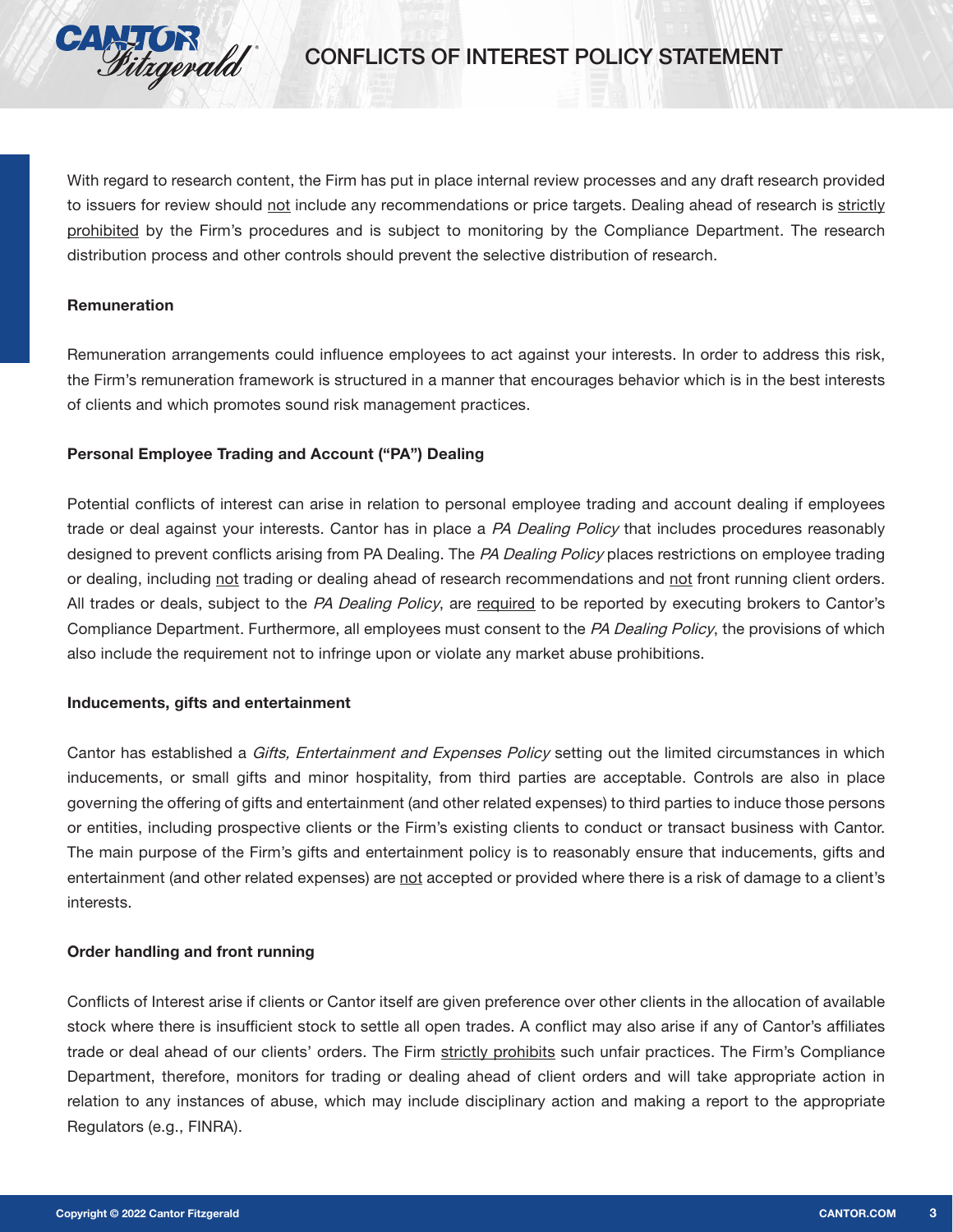

#### 6. Disclosure of Conflicts of Interest

If the administrative and organizational arrangements put in place by the Firm to manage conflicts of interest are insufficient to ensure, with reasonable confidence, that risks of damage to your interests will be prevented, Cantor will consider either:

- **•** Making a disclosure of the conflict of interest to you before undertaking business with you; or
- **•** Declining to act for you in relation to the proposed business.

Applicable Regulations state that firms should not place overreliance on disclosure to address conflicts of interest and that disclosure must not become the default option in relation to the management and resolution of conflicts of interest. Where the Firm deems disclosure to be an appropriate means of managing conflicts, Cantor will disclose to you the following information:

- **•** A statement that the administrative and organizational measures to manage or prevent conflicts of interest are insufficient to ensure that your interests will not be damaged;
- **•** The general nature or sources of the conflict of interest, or both;
- **•** A specific description of the conflict of interest that arises in the provision of the services to you;
- **•** The risks or potential risks arising to you from the conflict of interest; and
- **•** The steps taken by us to mitigate that conflict and the associated risks to you.

## 7. Declining to act

If Cantor considers that a conflict of interest cannot be managed or prevented to ensure that you will be treated fairly, the Firm will decline to act on your behalf. This could occur if the Firm was already engaged by another client to carry out specific business and you approached us to act for you in relation to the same business (e.g., Cantor would not be able to act in an advisory capacity for both the offeror and the offeree in a takeover bid).

#### 8. Review of conflicts of interest

The Compliance Department will review the Firm's *Conflicts of Interest Policy*, at least annually, to ensure that the administrative and organizational measures are reasonably designed to identify, manage, control and prevent conflicts of interest. Compliance will also review whether the policy is sufficiently appropriate in achieving compliance with regulatory requirements and preventing risk or damage to your interests. If the Firm makes a material change to its Conflicts of Interest Policy, Cantor will publish a revised policy statement on the Firm's website.